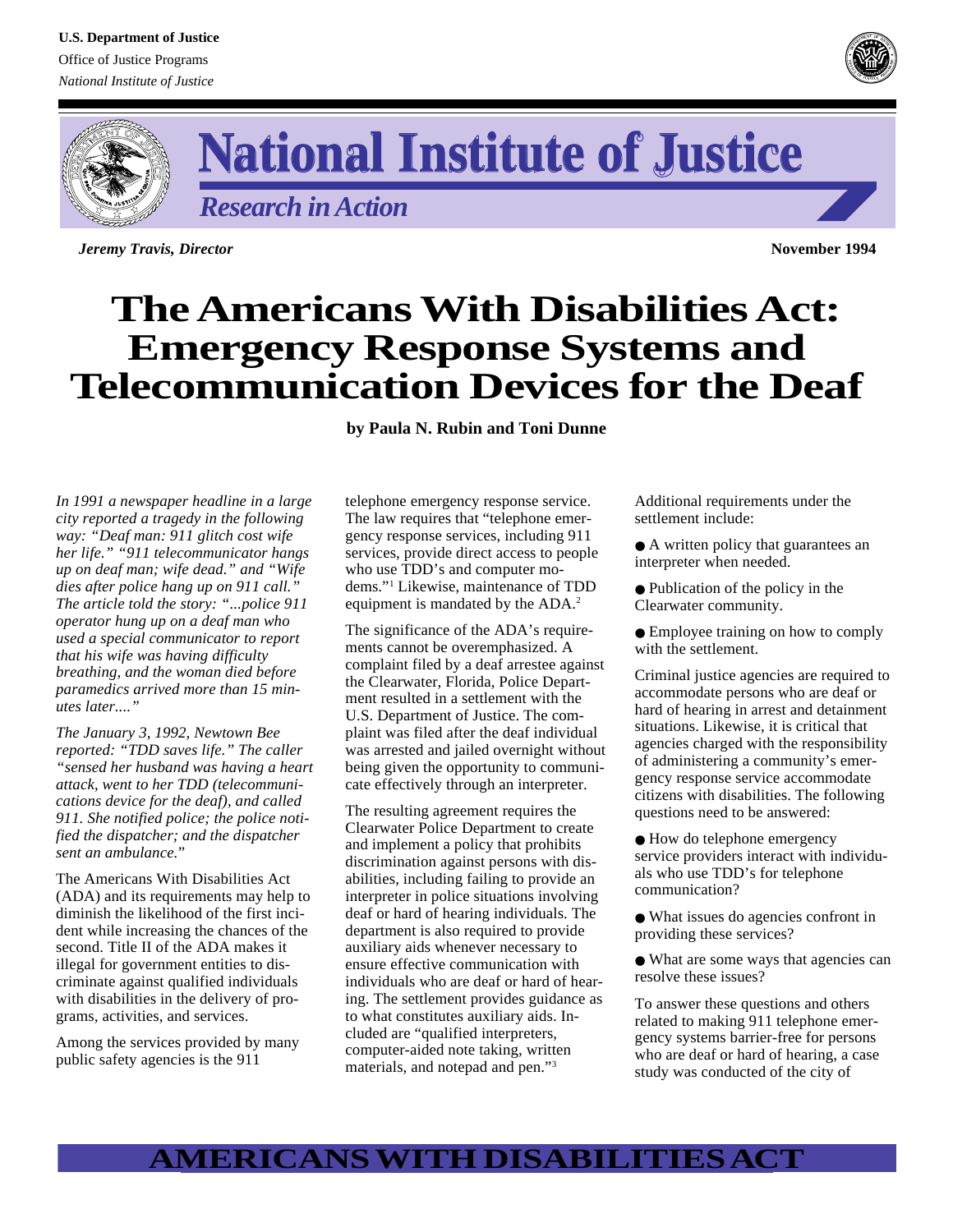## **Highlights**

NIJ's initiative to examine the implications of the Americans With Disabilities Act (ADA) for criminal justice agencies at the State and local levels was created to respond to the need for understanding the Act in the criminal justice field and the new opportunities it offers persons with disabilities. This Research in Action, one of a series designed to explain how the ADA will affect the criminal justice system, focuses on first steps public safety agencies should take to accommodate the 911 telephone emergency response system to handle telecommunication devices for the deaf (TDD's).

ADA requires that "telephone emergency services, including 911 services, provide direct access to people who use TDD's." Based on a case study of the Denver emergency response system, key requirements for accommodating TDD's include:

● Having a TDD at every telecommunicator position where possible. If financial constraints make this impossible, TDD's should be centrally located so operators can get to them quickly.

● Establishing standard operating procedures for responding and transferring TDD calls.

● Testing equipment and telecommunicators regularly.

● Developing or updating a TDD training program for staff, involving retraining sessions (ideally every 6 months).

● Calling members of the deaf community—including national and local organizations—for advice in creating TDD emergency operating procedures and telecommunications staff training programs.

● Developing a public awareness program to notify citizens of the emergency response system and its TDD accessibility, which should include announcements in the telephone directory and on the ACD recorded announcement. (See glossary at the end of this Research in Action.)

These issues are discussed in more detail in this Research in Action.

#### Denver's telephone emergency response services.<sup>4</sup> The system used in Denver encompasses universal situations that telephone emergency response services in other communities may encounter. The findings and suggestions from the Denver study may have applications in other criminal justice or public safety agencies across the country.

In order to have a broader relevance, however, some findings are discussed here in generalities. Some specifics have been omitted for the sake of brevity or because they would not be universally applicable. This Research in Action is intended to assist public safety agencies and is best used as a *first* step in identifying and addressing issues in this area. It is not a definitive protocol, nor should it be substituted for independent legal advice.

## **Denver: A case study**

The first step in evaluating Denver's telephone emergency response services and its TDD capabilities in answering 911 calls consisted of analyzing existing operations. The city of Denver staff answered more than 50 questions covering a range of areas, including an overview of Denver's operations, equipment, procedures, and training.

Every agency operating a telephone emergency response service is required to conduct a self-evaluation to assess its TDD capabilities and emergency response proficiency. (See Box: TDD's and Telephone Emergency response services: A Self-Analysis.)

**Denver's telephone emergency response service.** There are approximately 500,000 citizens within the city of Denver. Because the city is landlocked, it is unlikely that the population will grow by any significant amount. There are no statistics on how many Denver residents are deaf or hard of hearing.

Denver's 911 Communications Center is a consolidated operation funded by the 911 Trust Fund, which places an assessment on the 344,000 access telephone lines. The center is operated by the city's Department of Public Safety and the agencies within its purview. The police, fire, and sheriff's departments are part of Denver's Department of Public Safety.

To handle calls efficiently, Denver's 911 system uses an automated call distributor. There are 16 consoles—or positions—arranged into 4 pods of 4 consoles each. The call takers (telecommunicators) use a telephone system that interfaces with a computer-aided dispatch (CAD). The 115 trunks (see glossary) terminate into the public safety answering point (PSAP). Of these 115 trunks, 48 are dedicated 911 lines.

On average the center receives 2,400 calls a day. When a voice call comes in, it is answered by 1 of the 10 telecommunicators that the center has during each of its 3 shifts. If all telecommunicators are busy, the call is placed into a queue until a telecommunicator becomes available. While the call is in the queue, the caller hears a recorded message advising of the queue status and asking the caller to stay on the line.

The telecommunicator's job is to put the necessary information into the CAD and to determine the nature of the call and the appropriate emergency response (i.e., whether it is a police, fire, or medical emergency). In Denver, medical emergencies are immediately directed to the emergency medical service (EMS) dispatcher, who screens the call to determine the nature of the emergency. The 911 telecommunicators screen police and fire emergencies prior to forwarding them to the police or fire dispatcher.

There are approximately 11 dispatchers working at the center each shift: 5 police dispatchers, 2 police clearance channel operators, 3 fire department dispatchers,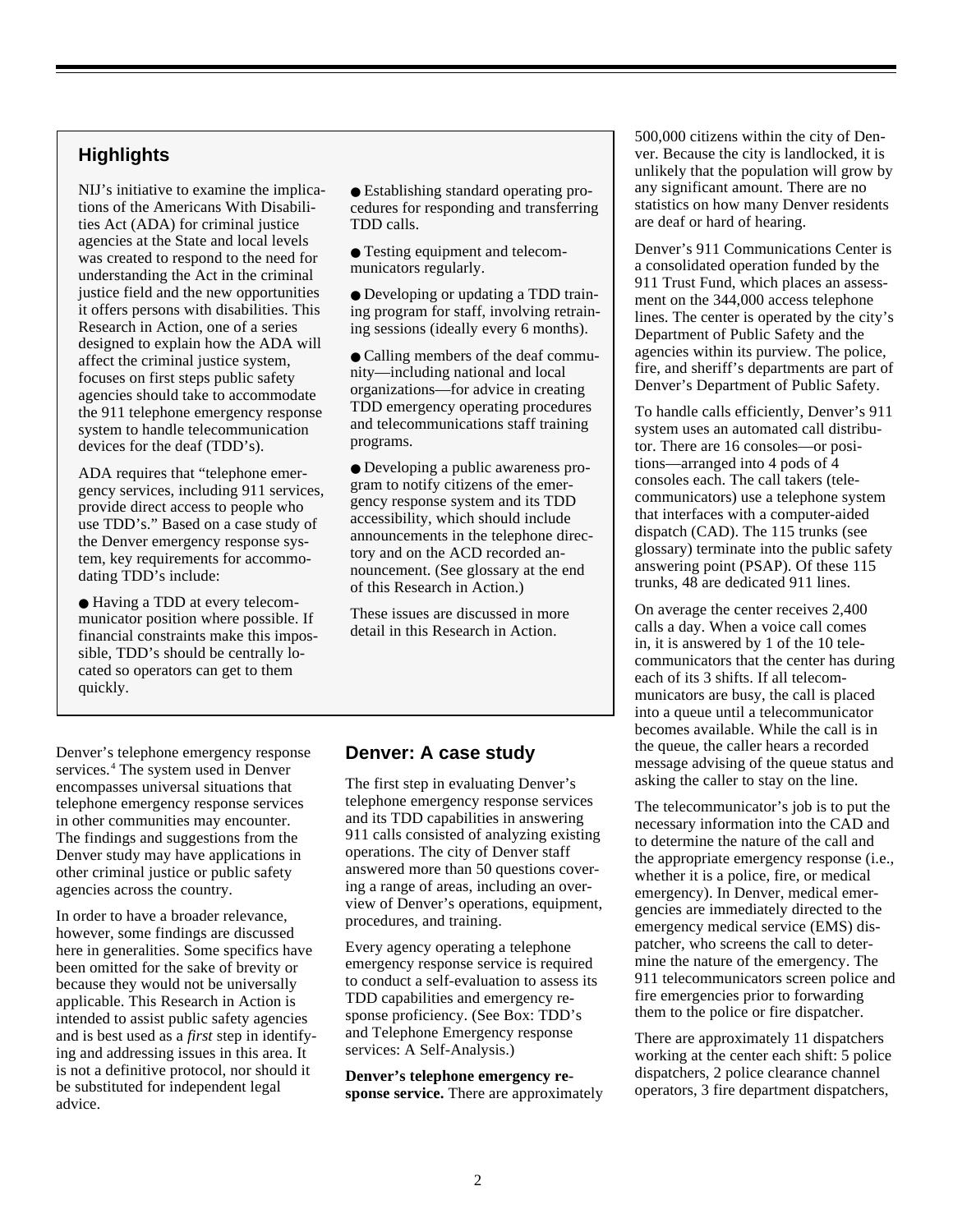and 3 EMS dispatchers. When the call reaches a dispatcher, he or she initiates the appropriate action to be taken by the agency called.

**When a TDD call comes in.** The center has two devices capable of responding to a 911 call from someone using a TDD: (1) a traditional TDD device; and (2) a computer keyboard that transmits TDD conversations.

The center has standard operating procedures for responding to TDD calls. When the call is audibly recognized as a TDD call, the telecommunicator forwards it to a nearby position equipped with a TDD. In this process, the automatic number identification (ANI) and automatic location identification (ALI) is also forwarded in order to efficiently complete the call handling procedure. Silent calls are treated as possible TDD calls, and the same procedure is followed.

There are three ways that TDD calls are commonly recognized. First, the telecommunicator may hear tones advising that a TDD call is forthcoming. Second, and just as often, no tones are heard and instead there is silence. This can lead to the mistaken belief that the caller has either hung up the phone or is injured to the degree that he or she is unable to communicate. The third, least common way for the telecommunicator to recognize a TDD call is to hear a prerecorded message advising him or her that a TDD call will follow.

## **Results of the analysis**

The center has standard operating procedures regarding TDD calls as well as for handling silent calls. The center's employees are trained to use the TDD equipment and are familiar with the ADA and its requirements. In addition, test calls are occasionally made to telecommunicators to gauge whether they are responding to these calls in conformance with standard operating procedures.

**Room for improvement**. The following areas were identified for improvement that would enhance the center's responsiveness to TDD calls.

● Although the present TDD equipment is centrally located to the 10 telecommunicators, the current system requires the telecommunicator to leave his or her console and relocate to another part of the room. This causes a delay in response time and can confuse the caller who may think that the call has been disconnected instead of transferred.

• No system is in place for regularly testing the TDD equipment. Equipment malfunction caused by a maintenance failure could lead to problems.

● Further training of staff would be helpful. In addition, refresher and practice sessions would be useful to speed up the response time in transferring calls.

**Suggestions for direct access.** In today's economy, budgets are shrinking while obligations to provide services are increasing. Nevertheless, solutions are available. Some of those obligations may have a cost while many may be provided at a minimal cost or even at no cost at all.

In Denver more equipment would be helpful. Saving telecommunicators a trip from their customary positions to the TDD position would help cut delays and possible misunderstanding by the caller using a TDD. In emergency situations, when even seconds count, this can be important. For Denver, as in any emergency response center, having a TDD at every telecommunicator position would be ideal. If financial constraints make that impossible, centrally locating an increased number of TDD's would help. For example, in Denver adding a TDD for each pod of four operators would eliminate the need to move to another part of the center to respond to a TDD call.

• Denver should establish regular testing of the equipment and the telecommunicators. This testing involves minimal, if any, money and helps to avoid crises in the long run. It is a good idea to maintain records of testing efforts made by a department as well as all maintenance history on equipment.

The city should develop or update TDD training programs for staff. Training

helps reduce awkwardness and confusion when handling TDD, nonvoice emergency calls. When possible, retraining every 6 months is optimum. Training should include topics such as:

● Language variables and impact when trying to provide access to telephone emergency response services.

● Call handling tips.

● Processing calls using telecommunication relay services.

- Regular proficiency training.
- Identification of equipment problems.

● In addition, Denver should ensure that its TDD capabilities are well known. All pages of the phone book where 911 is listed should prominently state that the telephone emergency system is TDD accessible. A TDD message should be included on the ACD recorded announcement. This allows the caller to know the status of his or her call, thereby decreasing the chances that the caller will hang up, assuming no one is responding.

## **Bringing home the lessons learned in Denver**

The challenges faced by Denver are not unique. Indeed, many public safety agencies are addressing these issues. There are many themes observed and suggestions made in Denver that may help other departments.

Because current TDD technology only allows for one person to type at a time, this process is going to take longer than voiced communications. Telephone emergency response centers must strive to find ways to speed up the process. Here are some tips that may help to decrease confusion and mistakes or to avoid potential tragedies.

# **Equipment**

● Conduct a self-evaluation of TDD capabilities and proficiency.␣Include an assessment of the equipment.

● Install devices that can detect when a TDD tone is initiated by the caller.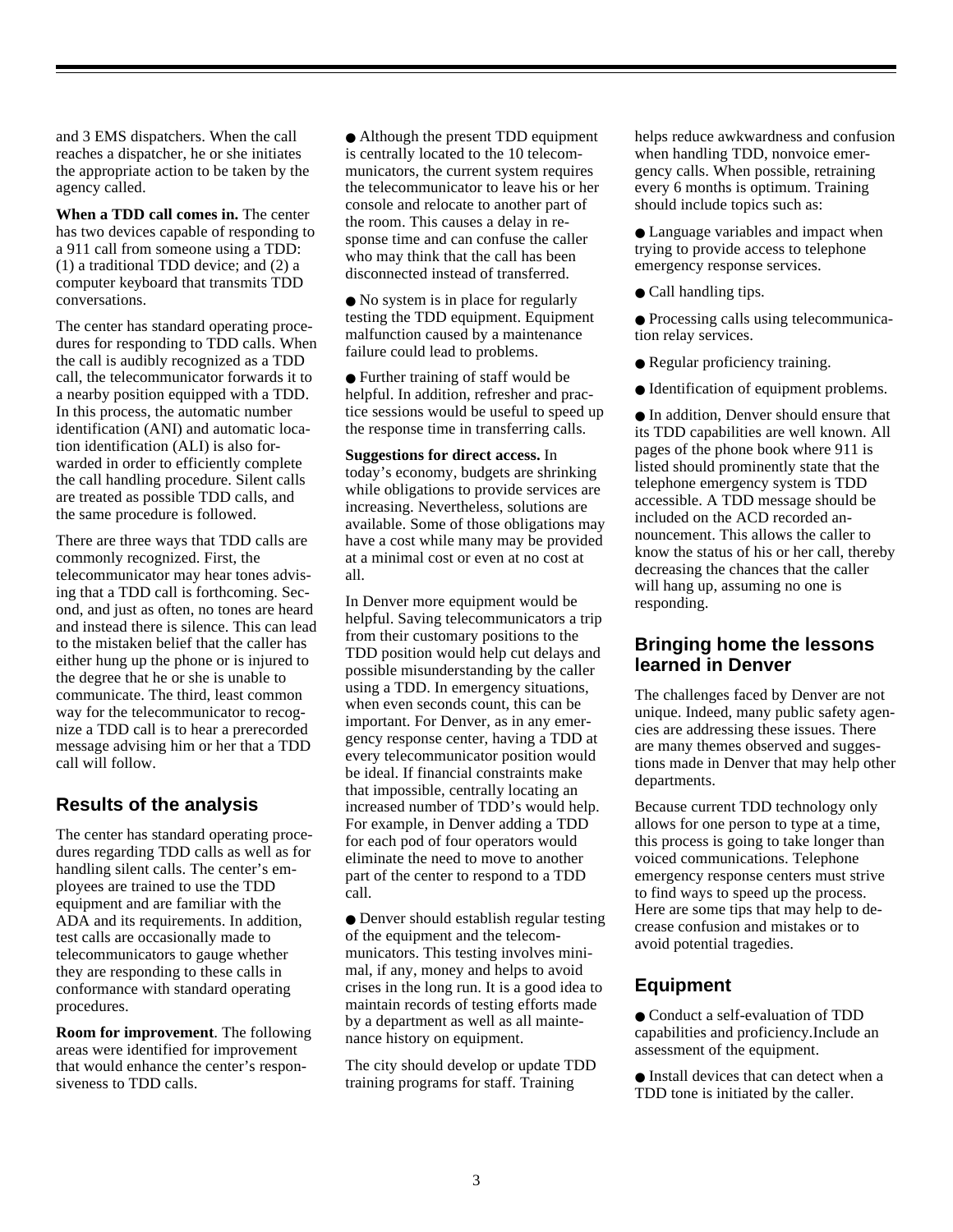## **TDD's and Telephone Emergency Services: A Self-Analysis**

The ADA, under Title II, requires public entities to conduct a selfevaluation of policies and practices to ensure that services for individuals with disabilities are accessible and as effective as those provided to others.

These questions allow a quick appraisal of a telephone emergency response center and can provide an opportunity to identify and resolve or correct problems that may exist in the way the telephone emergency service operates.

#### **Communication center overview**

1. What geographical and jurisdictional areas are served by each public safety answering point (PSAP)?

2. How many access lines does the 911 center serve?

3. What is the average daily call volume?

4. Is there a diagram of the 911 system configuration?

5. How many consoles are established for call taking?

6. In addition to call taking, what other functions do telecommunicators handle?

7. What is the average number of telecommunicators working at a given time?

8. Is there a grievance procedure for citizens not satisfied with services?

#### **Equipment**

9. Does the telephone emergency response system provide the same level of service [i.e., automatic number identification (ANI) and automatic location identification (ALI)] to all citizens?

10. In the event of individual line or system failure, is an alternative method accessible to TDD callers?

11. How many trunks connect to the PSAP? How many are dedicated for emergency calls?

12. How many consoles are available for receiving emergency calls, and how many are TDD accessible?

13. Describe the equipment and methods used to transfer emergency calls or information to each public safety answering point served by this PSAP.

14. Is redundancy in the 911 equipment provided for?

15. If the answer to the previous question is "yes," are TDD communications included in the redundancy plan?

16. Are TDD's included in the plan for overflow or power outage?

17. Does the system include automatic call distributor? If so, does it include an automatic recording to the citizen who may be put into a queue until there is an available telecommunicator? Does the recording include a TDD recording for a TDD user?

18. Does the system configuration have expansion capabilities (for adding a detector and dedicated/direct connect TDD)?

19. Does the system use a computeraided dispatch?

20. Is there voice recording equipment that monitors all incoming emergency lines, including the point of answer for the TDD?

21. What type of TDD accessible equipment (i.e., standalone TDD, keyboard, computer TDD software, etc.) is currently being used?

22. How many TDD units are in use?

23. If the TDD equipment has preprogrammed messages, have persons with hearing disabilities been consulted regarding the language appropriate for TDD users?

24. Does the center have TDD detection equipment?

25. Does the communications system have the capability to provide TDD access to alternative nonemergency numbers?

#### **Operations**

26. Does the center have standard operating procedures (SOP's) for TDD call handling?

27. If SOP requires calls to be transferred to the fire department or emergency medical service, does the secondary public safety answering point response have TDD capability?

28. Is the standard time for answering voice calls comparable to that for TDD users?

29. Do the call-back procedures include contingencies for call-back for TDD calls?

30. Does the center keep entries or statistics of TDD calls?

31. Is there a method for handling foreign language speaking callers?

32. When there is no vocal response, is there an SOP handling for the openline or silent call?

33. Are there procedures for handling telecommunication relay service calls?

34. Are there minimum training requirements for telecommunicators?

35. Is there specialized training regarding TDD calls?

36. Does the department have a public education program for the TDD user on accessing telephone emergency services?

37. Does the local telephone directory indicate direct access to telephone emergency services for TDD users?

These are the kinds of questions that should be asked in a self-analysis. The more questions that are answered "yes," the more likely the department will provide meaningful telephone emergency response service to those using TDD's. Established operating procedures and a comprehensive training program are key to a successful emergency response system. It also reflects the agency's commitment to the protection of lives and properties in the communities it serves.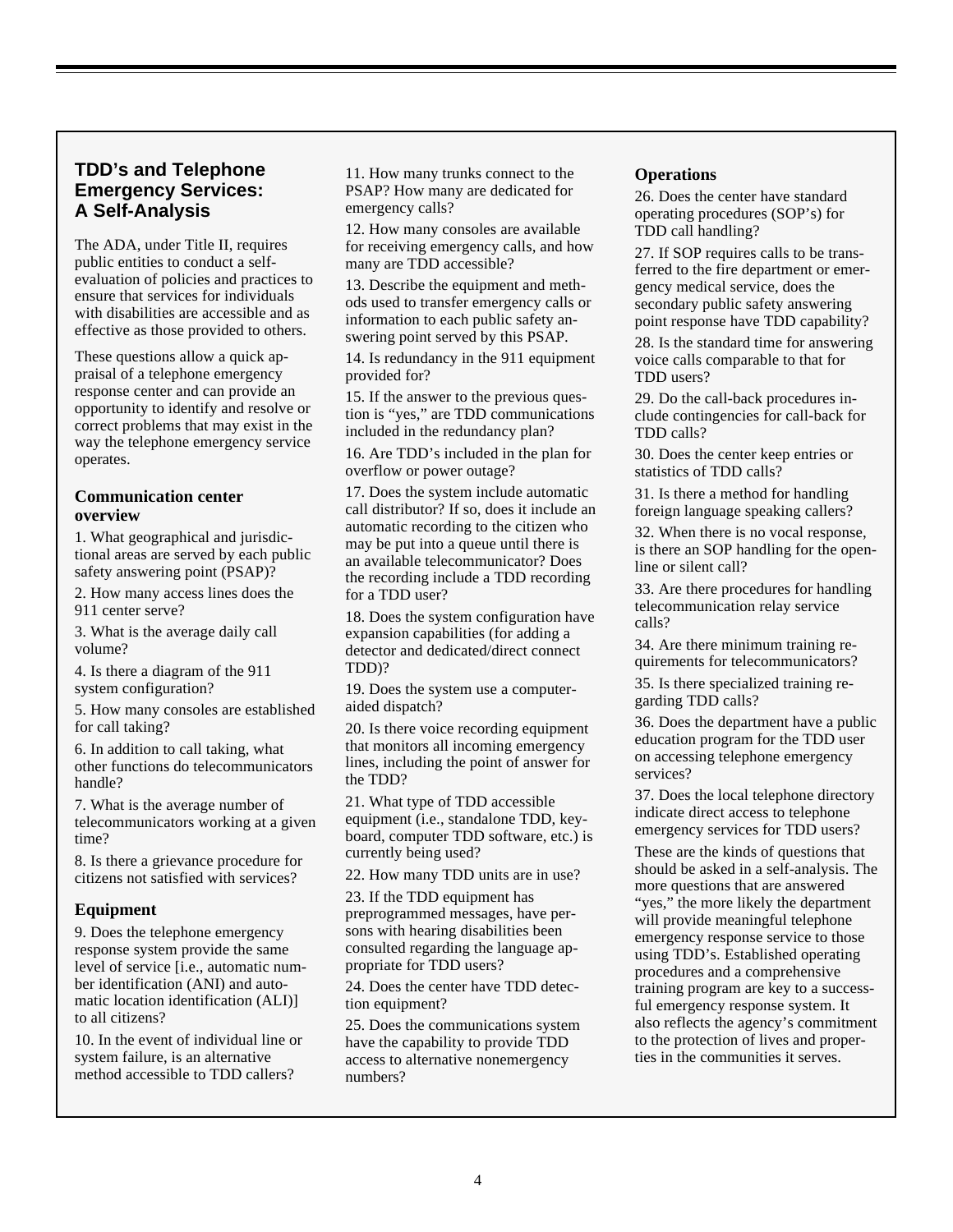● Where financially feasible, add more TDD equipment.

● Ensure the trunking used with the TDD devices are included on any recording or logging equipment.

● Prepare a plan and procedures for power failure contingencies.

## **Operations**

● Develop and implement standard operating procedures for responding to TDD calls.

● Develop and incorporate effective transfer methods for transferring calls to the fire department or EMS.

● Initiate call-back procedures to include a mechanism for reaching a TDD caller.

● Develop and implement standard operating procedures for processing silent calls or open lines and how to query lines for a TDD caller.

● Test the system. Conduct test calls using various call processing scenarios. Involve members of the deaf community in this effort.

# **Training**

● Develop and deliver a comprehensive TDD training program for incumbents as well as new hires.

● In communities with low TDD call volume, provide refresher training on a regular basis.

● Follow technological development through the various emergency response services associations and add these innovations into the training regiment.

## **Other**

● Consult with the disability community in the self-evaluation process, the creation of standard operating procedures, and the development of training.

● Develop and deliver a public awareness program to notify citizens using TDD's of the department's accessibility and services.

## **Anatomy of a 911 Call**

Typically, calling 911 means something is wrong or someone may be in trouble. When the caller can speak or hear, the telecommunicator immediately processes the call, asking appropriate questions. When the same scenario occurs, but the caller is using a TDD, the telecommunicator should rely on standard operating procedures for handling TDD calls. Voice calls are very different from calls coming in on a TDD. Compare how an emergency might sound by a voice caller with that of the same communication as relayed on a TDD.

**A voice call.** A 911 line rings.

*911 Telecommunicator:* "911, What is your emergency?"

*Caller:* "I need an ambulance. Bob's friend came in and started a fight. He's really bleeding bad. I'm hurt too."

*Telecommunicator:* "Okay, sir, calm down, what's your address."

*Caller:* "105 Evergreen. But Bob's at HIS house . . . I ran up here to get help."

*Telecommunicator:* "What's Bob's location?"

*Caller:* "112 I think . . . I don't know."

*Telecommunicator:* "Are there any weapons involved?"

*Caller:* "No. No. I don't know, man! Hurry, please."

*Telecommunicator:* "Sir! Are there any weapons?"

The telecommunicator continues to process the call, getting all the pertinent information to dispatch police and medical services.

Consider the same scenario with the caller using a TDD.

Here are abbreviations commonly used by TDD callers:

 $\bullet$  GA = Go ahead ("it is your turn").

 $\bullet$  SK = Stop keying ("ready to hang up").

 $\bullet$  GASK = Go ahead/hang up.

 $\bullet$  SKSK = Stop keying/hang up now.

 $\bullet$  XXX = Erasing the error. The backspace key is rarely used. Instead, typing XXX indicates to disregard the previously typed word. Then the word is retyped.

 $\bullet$  Q = Question mark. Punctuation marks are not used. Therefore, this letter is used to indicate a question.

**A TDD call.** A 911 line rings.

The 911 telecommunicator responds, "911 What's your emergency? . . . Hello? . . . Do you have an emergency?"

The caller may or may *not* press some keys on the TDD. If the caller does, the tones are heard by the telecommunicator and procedures begin to establish communications via TDD. If the caller does not press any keys, the telecommunicator begins to try to determine the problem. Procedures for silent—or open line calls should be set in action.

The following conversation might occur when TDD communication has been established.

*911 Telecommunicator*: "That sounds like a TDD . . . . " The telecommunicator proceeds to establish communication on the TDD by typing: "911 here what ur emergency q ga."

*Caller types*: "BOB FRIEND MAD AND COME IN HOUSE HIT BOB I FIGHT FRIEND AND RUN AWAY BOB ON FLOOR BLOOD MUCH I BLOODY TO AN BOB IN HOUSE 105 EVERG GA."

*911*: "Okay what address for ambulance q ga."

*Caller*: "112 EVERG GA."

*911*: "spell everg ga."

*Caller*: "EVERGREEN."

*911*: "where are u now q ga."

#### *Caller*: "MY HOUSE 105 EVERG PLS HURRY GA."

At this point, the telecommunicator will begin asking clarifying questions, one at a time, to determine what services are needed and where, information on the assailant, weapons involved, etc.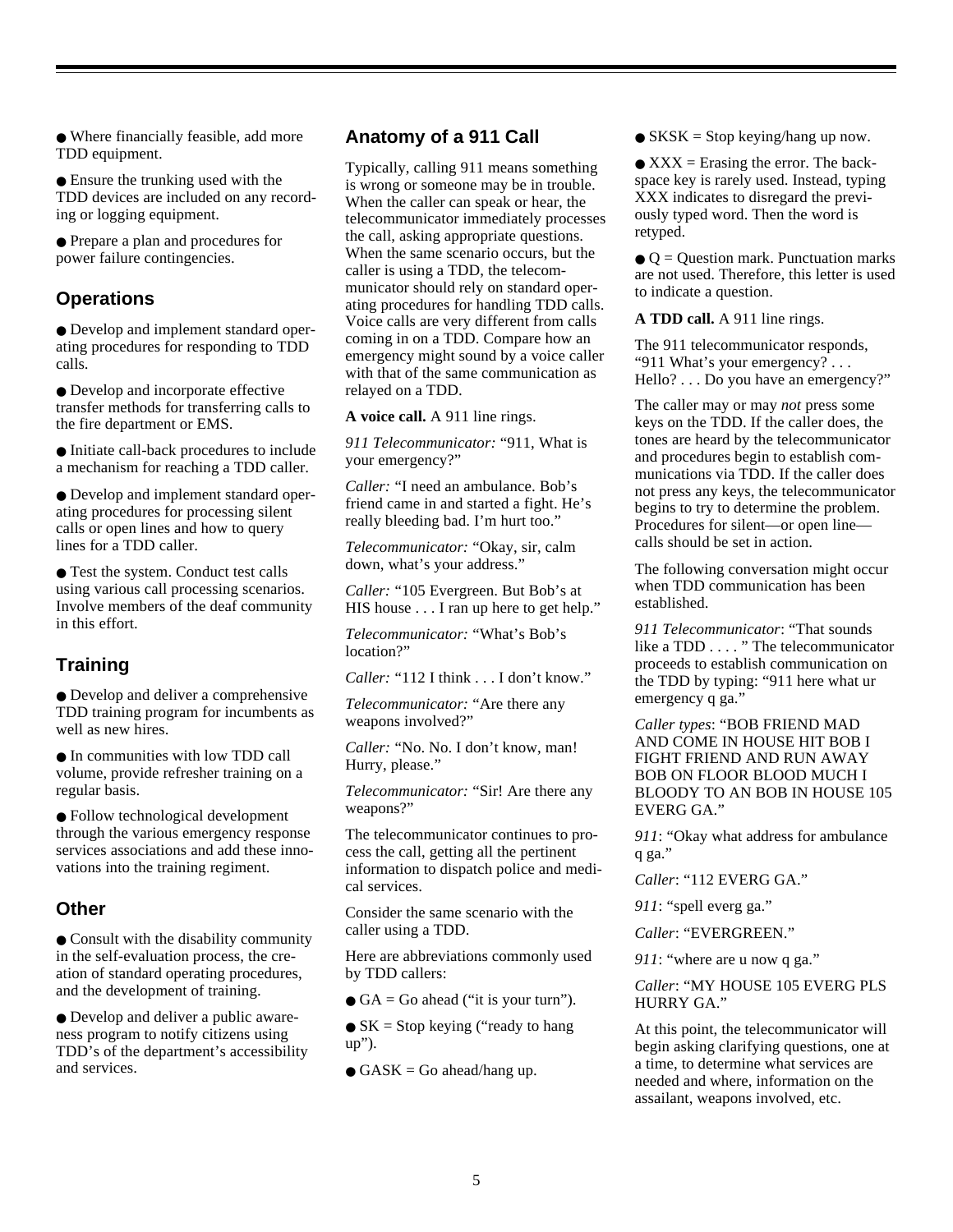# **Equipment for TDD Users**

Various types of equipment are manufactured for persons who must use TDD's. The method that the public safety answering point uses to provide accessibility may vary according to the equipment and environment. Current products include:

● Telephones with built-in TDD's.

● TDD software and modems for personal computers.

● Built-in TDD communications in the 911 system equipment.

● Detecting devices to identify TDD calls.

All TDD's have some basic features in common, such as a keyboard similar to that on a typewriter or personal computer. The character display is where the conversation is electronically shown. An optional feature is a built-in or attachable printer. The

One of the most difficult aspects of being a telecommunicator is taking a TDD call when the caller does not use standard English. Variations in language usage will vary. The telecommunicator will need to rely on training received for TDD call handling. TDD communication sometimes requires a variety of strategies to enhance the call-taking process.

# **Tips**

Current TDD technology allows for only one person to type at a given time, which is more time consuming than voiced communication. When an emergency occurs, every second is critical. The telecommunicator must achieve ways to speed up the call-handling process. The following tips are provided to eliminate confusion, thus avoiding having to explain or repeat when processing the TDD emergency call.

● Ask clarifying questions, one at a time. The caller may not have a TDD with a printer or be in a state of mind to recall

acoustic coupler is the mechanism in which the telephone handset is placed to convert the TDD tones. Some optional features include auto answer/direct connect, rechargeable battery pack and AC adapters, and memory capabilities. TDD's with memory capability can store short messages for quick response.

Most TDD's have the standard 45.5 baud rate in Baudot code. The maximum rate of transmission is about 60 words a minute. Some units now are equipped with 110/300 baud capability. This allows for more characters to be transmitted per second (300 baud).

Detecting devices monitor phone lines, detect TDD (Baudot and ASCII, i.e., American Standard Code of Information Interchanges) calls, and alert the telecommunicator by visual and/or audible message of the incoming call. (It should be noted that at the time of publication of this guide, the U.S. Department

numerous questions before being given the opportunity to respond.

● Use vocabulary that is easy to understand. Do not use words like "en route" or "intoxicated." Instead try "on the way" or "drunk." Try making a list of common words used in the course of handling various calls. Then list alternative words that can be substituted.

● Keep sentence structure simple. For many TDD users, English may be a second language. By keeping the structure simple, wasted seconds can be eliminated in situations such as when the caller does not understand and asks for the sentence to be repeated.

● Avoid using English idioms. Some phrases standard to the public safety profession can be considered an idiom, such as stand by. A person never having heard that phrase may believe he or she is being directed to actually stand by something. This could cause a great deal of confusion that could be avoided if basic English is used.

of Justice did not require direct access to callers using TDD's or computer modems that use ASCII transmission.) Some units, upon detection, automatically send a preprogrammed message to the caller to inform him or her that the call has been received.

TDD call detecting can be handled several ways. Installation of a separate standalone unit can be connected to the trunking system. An alternative method would be to install equipment that has the built-in TDD detection feature. Another system offers not only TDD detection, but also diverts the call to a dedicated position equipped with a TDD.

The information provided here is limited to the availability of information at the time of compilation. With continuously advancing technologies, new and improved products will enhance communications for TDD users.

● Process the call just as calls are processed for hearing callers. Remember to type phrases like "stay calm" and inform him or her that "help is on the way" as soon as possible. Continue to periodically reassure the caller.

Finally, there are a few other differences to be aware of between handling a call from an individual who can hear and one who is using a TDD. Telecommunicators need an ability to listen to callers to know when to help them calm down in order to get the information needed to process the call. When communicating via a TDD, voice inflection is lost. Likewise, the TDD caller will not hear the professionalism and control in the telecommunicator's voice or that, perhaps, units have been dispatched.

## **How to identify a TDD call**

- Audible electronic tones.
- Silence, "open line."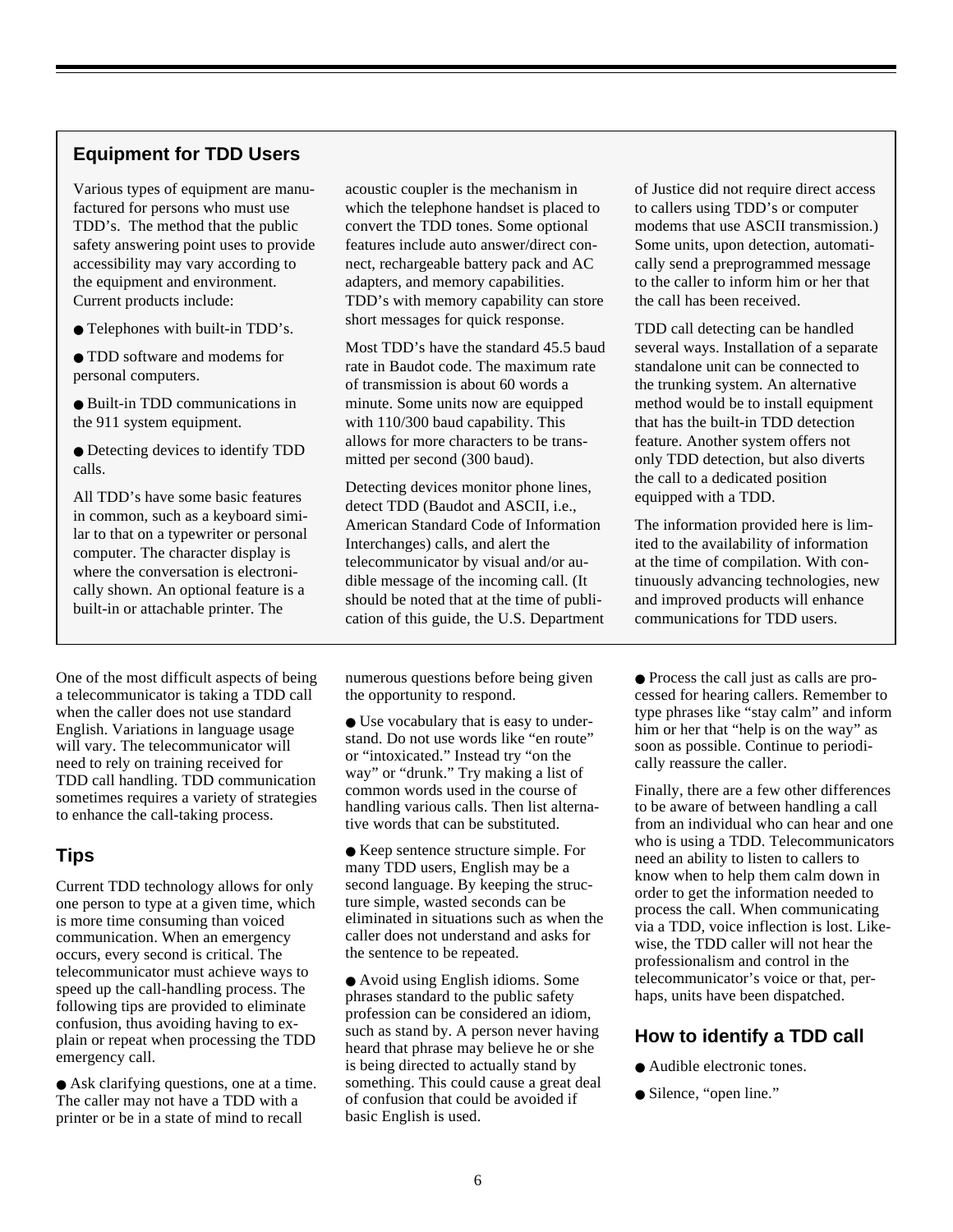# **Glossary**

ACD: Equipment used to distribute large volumes of incoming calls in approximate order of arrival to a calltaker or to store calls until call-taker becomes available.

ALI: Automatic location identification. A system that automatically displays the calling party's name, address, and other information.

ANI: Automatic number identification. A system that automatically displays the seven-digit number of the telephone used to place the 911 call.

Baud rate: The number of bits of information that are transmitted electronically per second.

Baudot: A five-bit code designed to transmit alphanumeric characters to a telecommunication device (i.e., TDD).

CAD: Computer-aided dispatch. A computerized system used to assist in dispatching emergency services. Special software programs allow the telecommunicator to retrieve caller ANI/ALI information pertaining to the incident.

Dedicated trunk: A telephone line dedicated to a specific purpose.

PPSAP: Primary PSAP.

PSAP: Public safety answering point. A location that answers 911 calls.

Redundancy: The installation and/or availability of multiple pieces of 911 equipment and system components as

● Synthesized voice announcement (a built-in feature on specific TDD's) such as, "TDD caller," "Use TDD," or "Hearing Impaired Caller: Use TDD."

● A TRS (see glossary) communication agent announcement (DO NOT CON-NECT TO A TDD).

**Troubleshooting tip.** Garbled typed conversations are not uncommon. If this happens, telecommunicators should tap

backup to support the original system to ensure reliable and consistent 911 service.

Selective routing: A telephone system feature that enables all 911 calls from a defined geographical area to be answered at a predesignated public safety answering point.

SOP: Standard operating procedures. Policies and practices developed by an agency.

SPSAP: Secondary public safety answering point.

TDD: Telecommunications device for the deaf, sometimes referred to as TTY (teletypewriter) or TT (text telephone). A device that allows for nonvoice communications via transmission/translation of electronic tones into typed format.

TDD detector: A device that identifies incoming TDD tones and alerts the telecommunicator of the TDD call by audio and visual indicators and notifies the caller that the call has been received.

TRS: Telecommunication relay service. A service that allows a TDD user and a traditional telephone user to communicate through the telephone network via a communication assistant who serves as a conduit to relay information between the parties.

Voice call: A normal telephone call.

the space bar two or three times and check connections; if the telephone handset is using acoustical couplers, be sure it is placed on the couplers appropriately.

When the caller stops typing, the telecommunicator should type, "CANT READ U PLS REPEAT GA." Although the telecommunicator may not be receiving a clear message, the caller may be

able to read the telecommunicator. Therefore, it is important to inform the caller, as soon as possible, if help is on the way.

## **Resources**

There are numerous organizations with expertise in TDD's, emergency response systems, and issues facing those who are deaf or hard of hearing. Criminal justice professionals responsible for implementing and administering 911 telephone emergency response centers should consider contacting such organizations for guidance. Listed below are some groups who might be of assistance.

# **National organizations**

National Emergency Number Association (NENA) P.O. Box 1190 110 South Sixth Street Coshocton, OH 43812–6190

Associated Public-Safety Communications Officers, Inc. (APCO) 2040 South Ridgewood Avenue South Daytona, FL 32119–2257

Telecommunications for the Deaf, Inc. (TDI) 8719 Colesville Road, #300 Silver Spring, MD 20910

U.S. Department of Justice Civil Rights Division Coordination and Review Section P.O. Box 66118 Washington, DC 20350–6118 202–514–0301 voice; 202–514–0381 TDD

## **Local resources**

Community organizations; advocacy agencies

Social organizations (i.e., deaf clubs)

State agencies having programs for special populations (i.e., Commissions for the Deaf/Hearing Impaired, Blind Commission, Rehabilitation, etc.)

State organizations (affiliate chapters to the National Association of the Deaf)